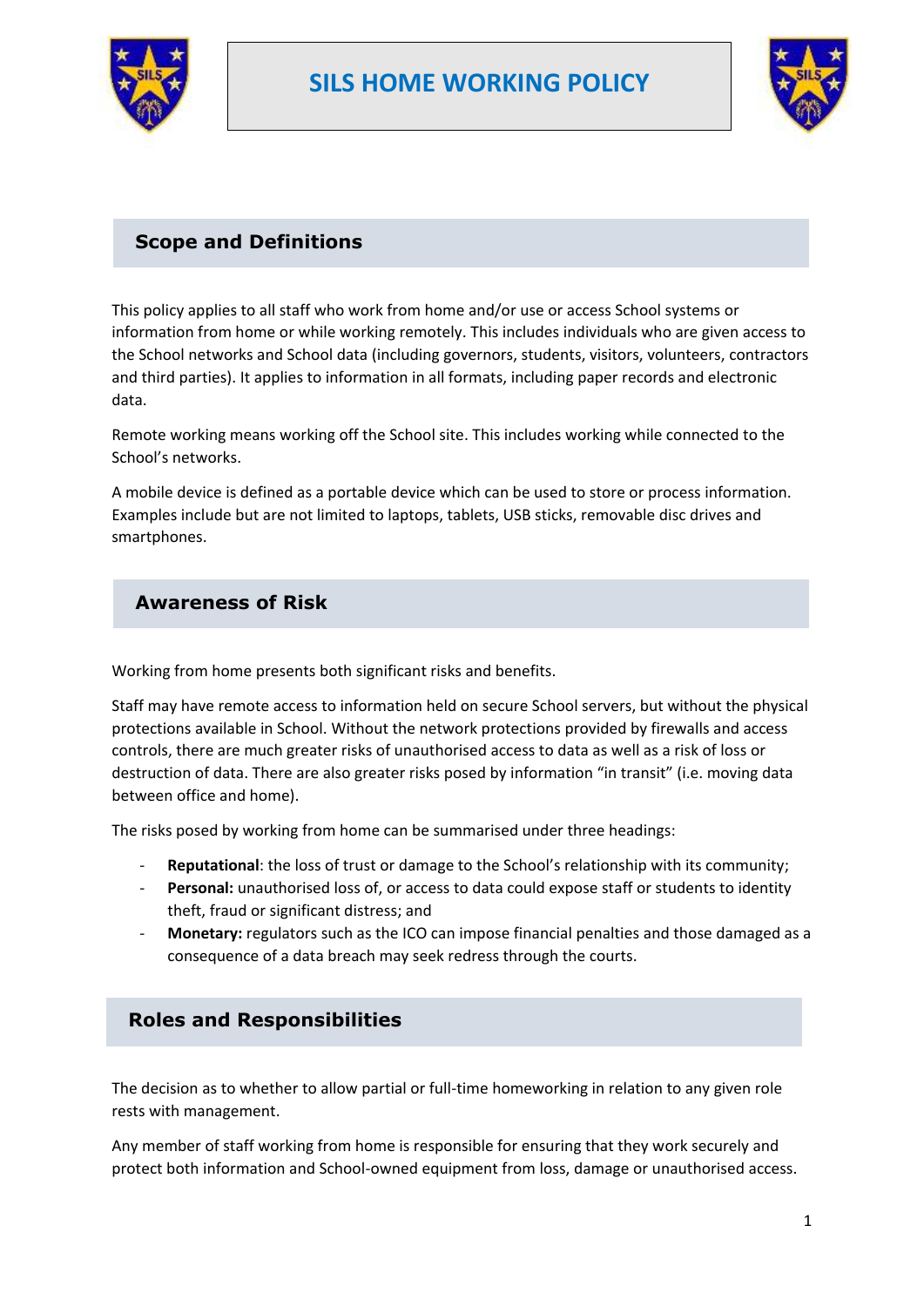Managers are responsible for supporting their staff's adherence with this policy. Additional measures may be put in place by management to ensure the rules contained within this policy are adhered to (for example, monitoring or supervision).

Failure to comply with this policy may result in disciplinary action.

### **Key Principles of Homeworking**

Staff working from home must ensure that they work in a secure and authorised manner. This can be done by complying with the principles below: -

- i. To adhere to the principles of the Data Protection Act 2018 and the School's Data Protection Policy in the same way as they would if they were working in School.
- ii. Access to personal data must be controlled. This can be done through physical controls, such as locking the home office for physical data, and locking the computer by using strong passwords (a mixture of letters, numbers and special characters).
- iii. No other members of the household should know or be able to guess your password(s). If passwords are written down (which should be a last case scenario) they must be stored securely (e.g. in a locked drawer or in a secure password protected database). Passwords should never be left on display for others to see.
- iv. Automatic locks should be installed on IT equipment used to process School information that will activate after a period of inactivity (i.e. computers should automatically lock requiring you to sign back in after this period of time).
- v. IT equipment used to process and store School information in the home must be kept in a secure place where it cannot be easily accessed or stolen.
- vi. Portable mobile devices used to process and store School information should be encrypted where possible (or at least password/pin code protected) and should never be left unattended in a public place.
- vii. IT equipment in the home used to process School information should not be used where it can be overseen by unauthorised persons.
- viii. It is the responsibility of each member of staff to ensure that they are working in a safe environment at home. No health and safety risks must be taken when using this equipment.
- ix. Access to certain systems and services by those working from home or remotely may be deliberately restricted or may require additional authentication methods (such as two factor authentication which requires an additional device to verify individuals). Any attempt to bypass these restrictions may lead to disciplinary action.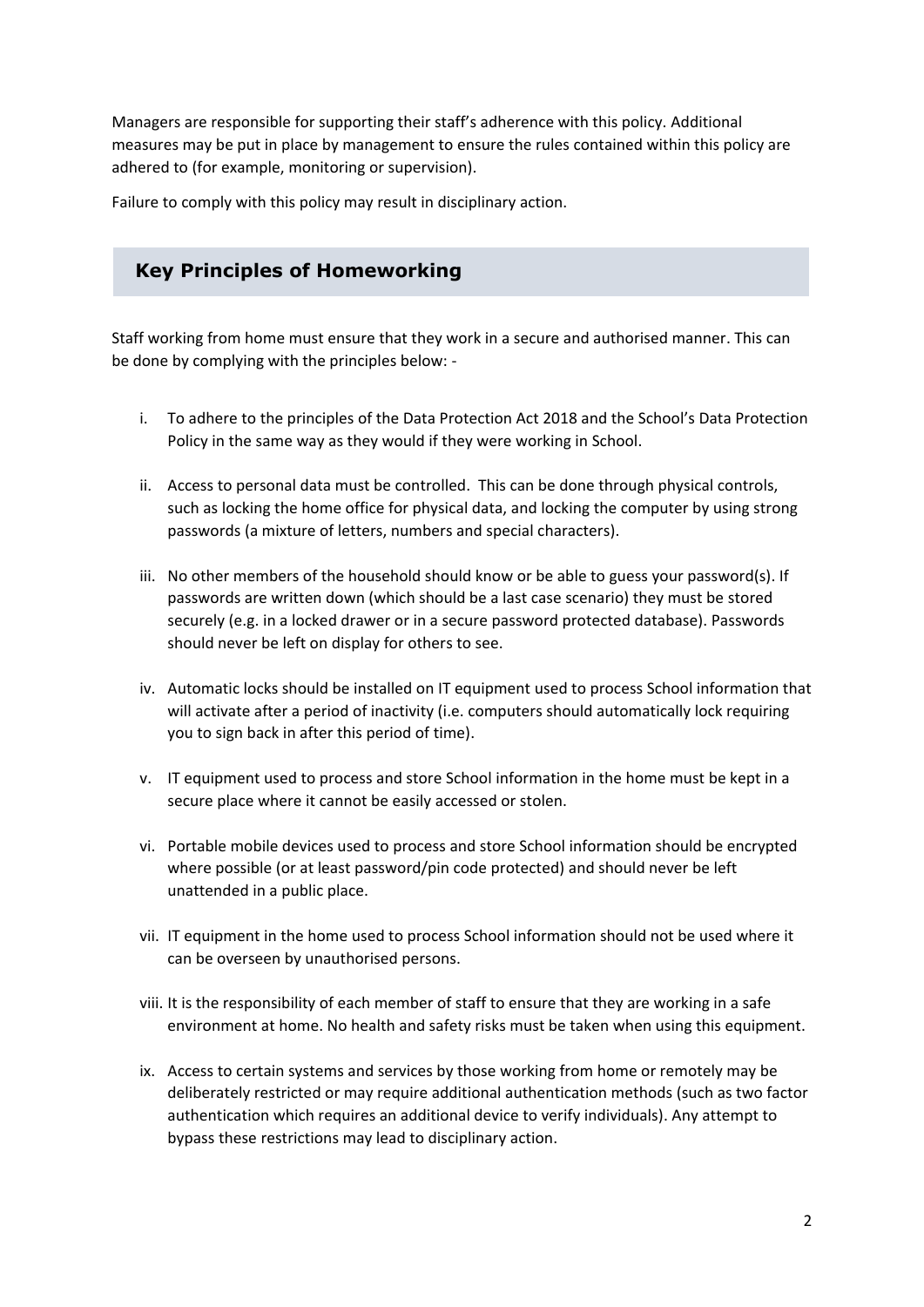- x. All personal information and in particular sensitive personal information should be encrypted/password protected before being sent by email where possible. Extra care must be taken when sending emails where auto-complete features are enabled (as this can lead to sending emails to similar/incorrect email addresses). The rules relating the sending of emails are outlined in the School's Acceptable Use Agreement.
- xi. Staff should always use school email addresses when contacting colleagues or students. If telephoning a child or parent at their home, staff should ensure that their caller ID is blocked.
- xii. Any technical problems (including, but not limited to, hardware failures and software errors) which may occur on the systems must be reported to your Line Manager immediately.
- xiii. To adhere to the School's Data Retention Policy and, ensure that information held remotely is managed according to the data retention schedule and securely deleted and destroyed once it is no longer needed.
- xiv. If communicating remotely via video conferencing and social media, staff must adhere to using only those platforms which have been approved by the School and follow the School's guidance on the safe use of video conferencing.
- xv. To be vigilant to phishing emails and not clicking on unsafe links. If clicked these links could lead to malware infection, loss of data or identity theft.
- xvi. Staff should not access inappropriate websites on School devices or whilst accessing School networks.
- xvii. Staff who have been provided with School-owned IT equipment to work from home must:
	- a. only use the equipment for legitimate work purposes;
	- b. only install software on that equipment if authorised by the School's IT support. Please note that this includes screen savers, photos, video clips, games, music files and opening any documents or communications from unknown origins.
	- c. ensure that the equipment is well cared for and secure;
	- d. not allow non-staff members (including family, flatmates and friends) to use the equipment or to share log in passwords or access credentials with them;
	- e. not attempt to plug in memory sticks into the equipment unless encrypted and supplied by the School);
	- f. not collect or distribute illegal material via the internet;
	- g. ensure anti-virus software is regularly updated; and
	- h. to return the equipment securely at the end of the remote working arrangement.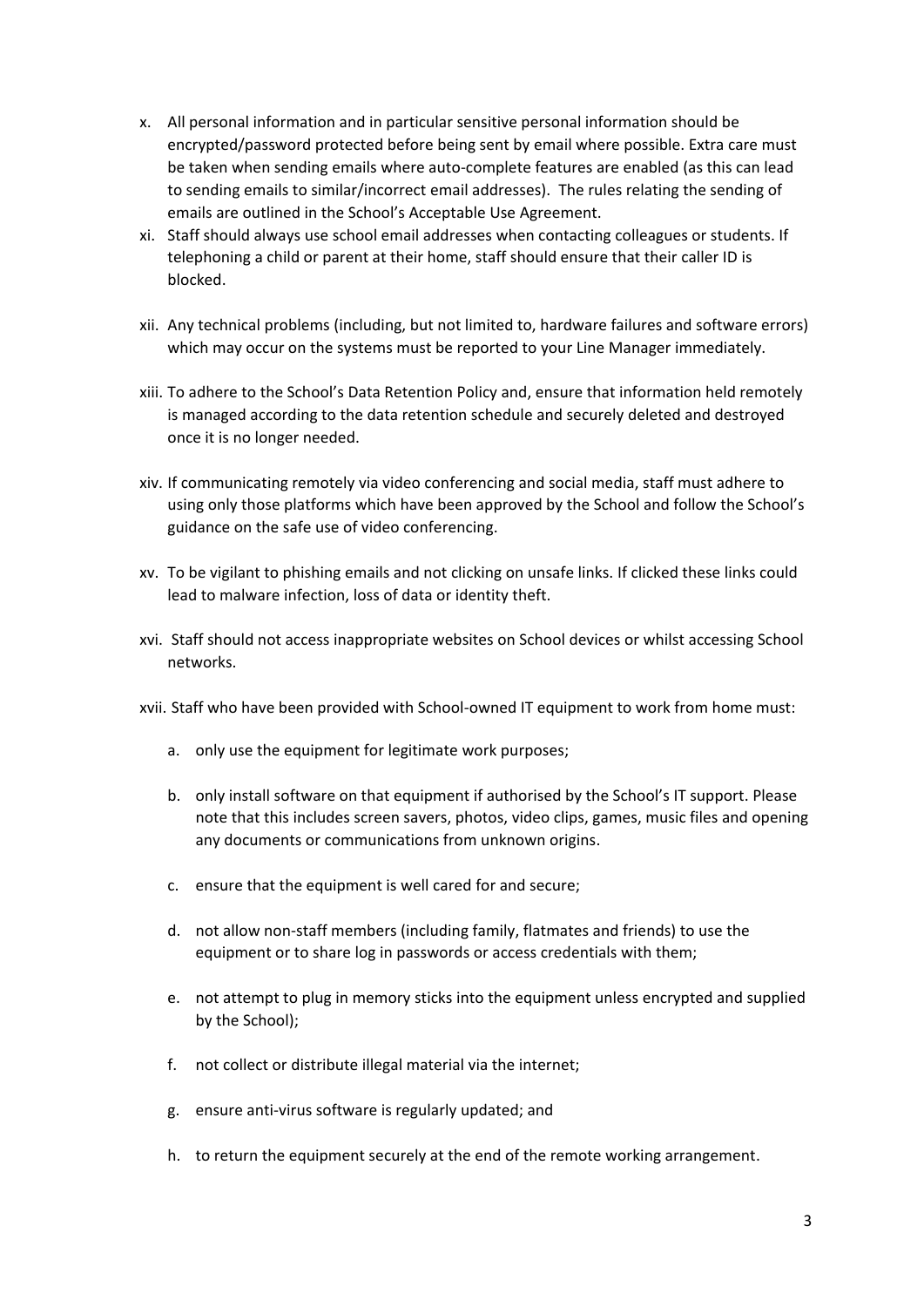- xviii. Staff who process School data on their own equipment are responsible for the security of the data and the devices generally and must follow the School's Bring Your Own Device Policy and Acceptable Use Policy. In particular:
	- a. Devices must be encrypted where possible;
	- b. An appropriate passcode/password must be set for all accounts which give access to the device. Passwords must be complex (a mix of letters, numbers and special characters) and must not be shared with others;
	- c. The device must be configured to automatically lock after a period of inactivity (no more than 15 minutes);
	- d. Devices must remain up to date with security software (such as anti-virus software);
	- e. The theft or loss of a device must be reported to IT services just in the same way as if a School-owned device were lost;
	- f. Any use of privately-owned devices by others (family or friends) must be controlled in such a way as to ensure that they do not have access to School information. This will include school emails, learning platforms and administrative systems such as SIMs;
	- g. Devices must not be left unattended where there is a significant risk to theft;
	- h. The amount of personal data stored on the device should be restricted and the storing of any sensitive data avoided;
	- i. Using open (unsecured) wireless networks should be avoided. Consider configuring your device not to connect automatically to unknown networks;
	- j. If the device needs to be repaired, ensure that the company used is subject to a contractual agreement which guarantees the secure handling of any data stored on the device;
	- k. Appropriate security must be obtained for all School information stored on the device (including back up arrangements) and there must be secure storage for any confidential information;
	- l. Care must be taken with file storage. Any school related work should be stored on the School network area. No school data should be stored on a home computer or on an un-encrypted storage device (such as USB stick);
	- m. The School may require access to a privately owned device when investigating policy breaches (for example, to investigate cyber bullying);
	- n. All data must be removed from privately-owned devices when it is no longer needed or at the request of the School; and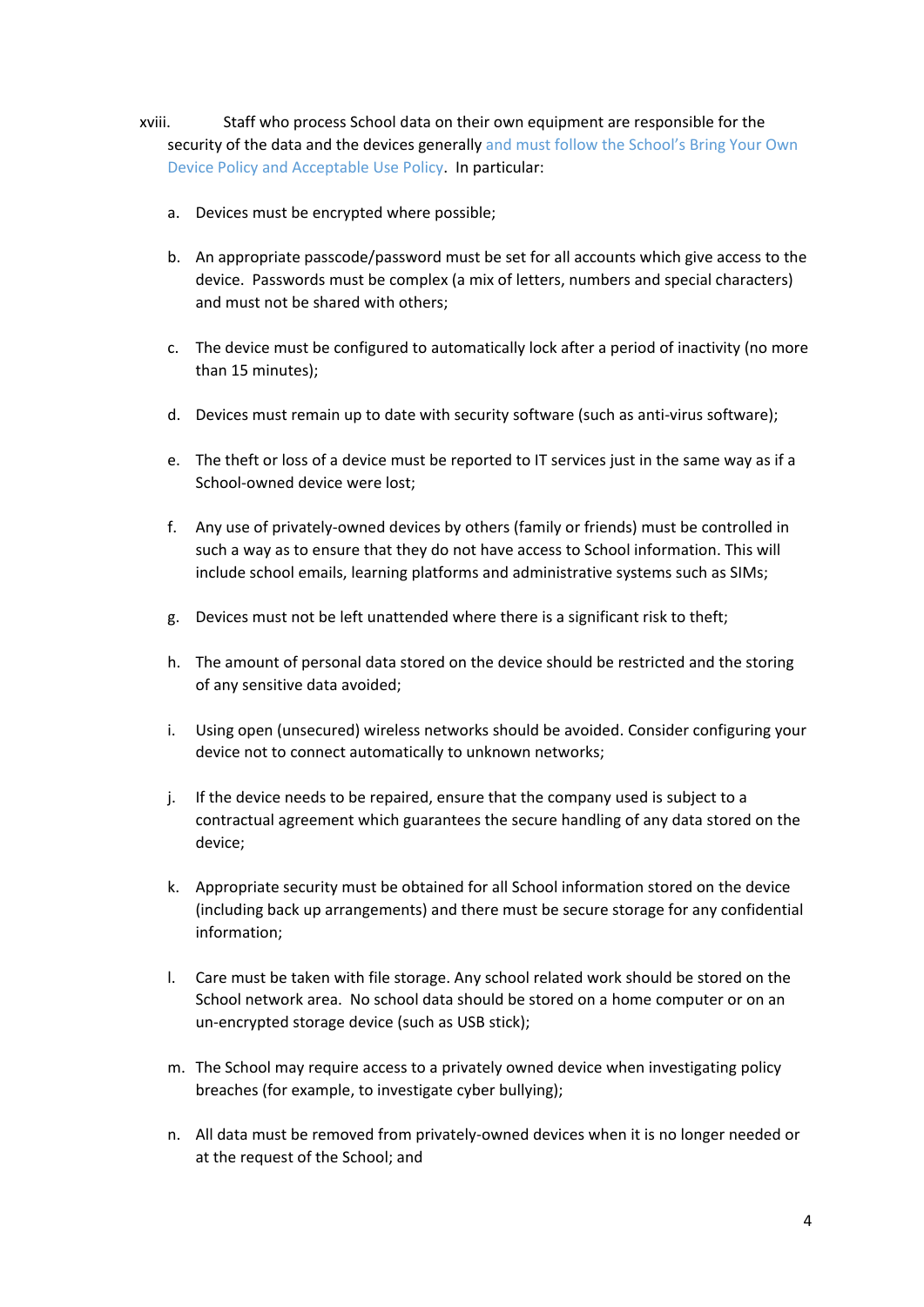- o. Devices must be disposed of securely when no longer required.
- xix. Staff are responsible for ensuring the security of School property and all information, files, documents, data etc within their possession, including both paper and electronic material. In particular, physical data (i.e. paper documents, which includes documents printed at home) must be secured and staff must ensure that:
	- a. Paper documents are not removed from the School without the prior permission of your Line Manager. When such permission is given, reasonable steps must be taken to ensure the confidentiality of the information is maintained during transit. In particular the information is not to be transported in see-through bags or other un-secured storage containers.
	- b. Paper documents should not be used in public places and not left unattended in any place where it is at risk (e.g. in car boots, in a luggage rack on public transport);
	- c. Paper documents taken home or printed at home containing personal information, sensitive data and confidential information are not left around where they can be seen, accessed or removed;
	- d. Paper documents are collected from printers as soon as they are produced and not left where they can be casually read;
	- e. The master copy of the data is not to be removed from School premises;
	- f. Paper documents containing personal data are locked away in suitable facilities such as secure filing cabinets in the home just as they would be in School;
	- g. Documents containing confidential personal information are not pinned to noticeboards where other members of the household may be able to view them; and
	- h. Paper documents are disposed of securely by shredding and should not be disposed of with the ordinary waste unless it has been shredded first.
- xx. Any staff member provided with School devices must not do, cause or permit any act or omission which will avoid coverage under the School's insurance policy. If in any doubt as to whether particular acts or omissions will have this effect, the staff member should consult their line manager immediately.
- xxi. All staff must report any loss or suspected loss, or any unauthorised disclosure or suspected unauthorised disclosure, of any School-owned IT equipment or data immediately to their Line Manager in order that appropriate steps may be taken quickly to protect School data. Failure to do so immediately may seriously compromise School security. Any breach which is either known or suspected to involve personal data or sensitive personal data shall be reported to the Data Protection Officer (full details of the officer can be found in our Data Protection Policy).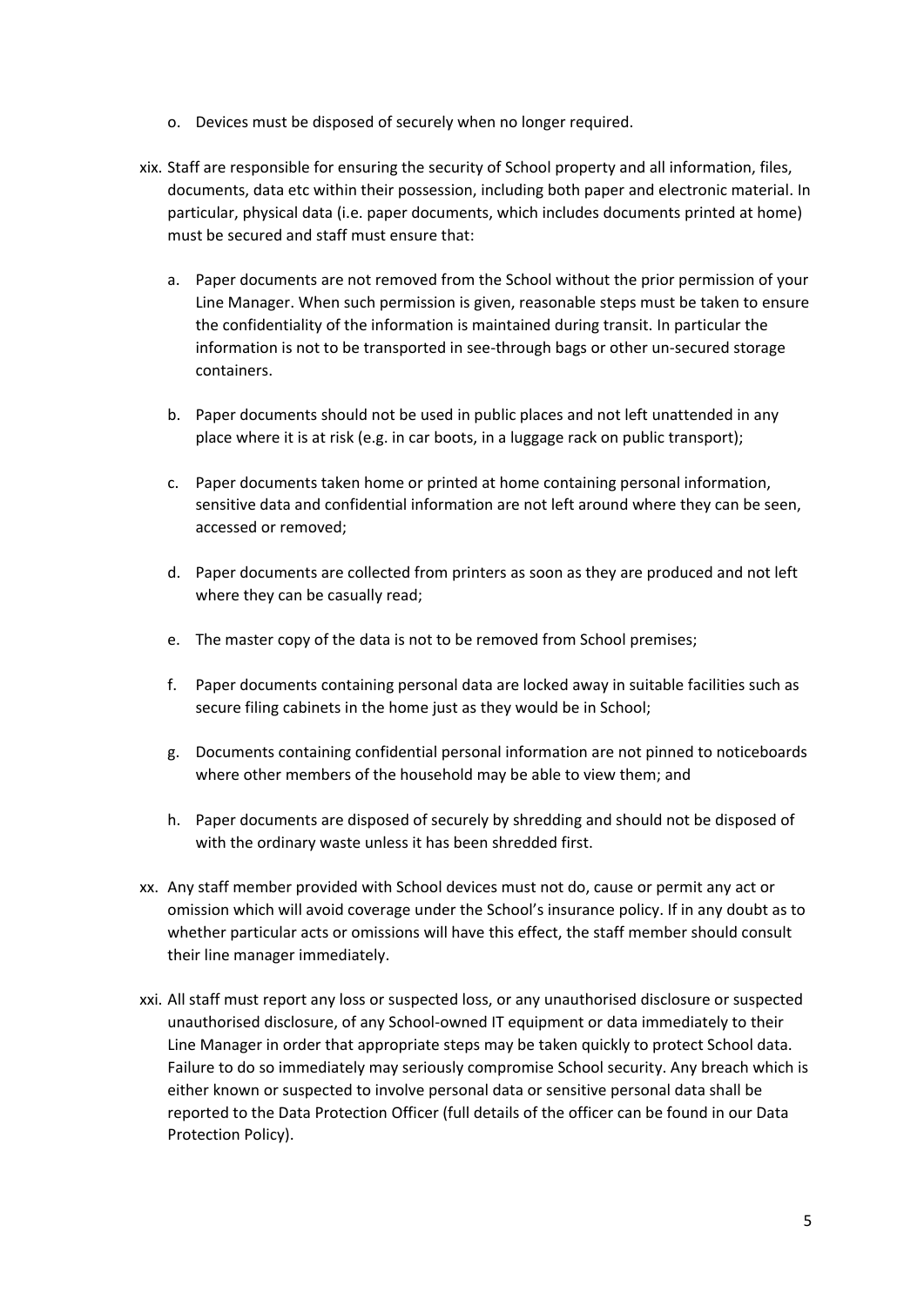#### **Appendix A – Homeworking Guidance Handout for Staff**

**STOP** working from home or remotely if you are handling high risk/sensitive data:

- on a device without adequate protection (antivirus, encryption)
- in a public space (café, train)
- on public/unsecured WiFi connection
- without School authorisation

#### **BEWARE**

Ĩ

Of… home printer-sharing, remote desktop file-sharing, remote USB connections

Due to an **increased risk of hackers** – This is not just about using devices or systems that are less secure, but also the risk of employees being duped into changing passwords or to download software that contains malware. Always be careful which websites you visit and which email attachments you open.

**CAUTION** working from home or remotely:

- using personally owned devices (tablet, smartphone)
- using unknown WiFi connections

**OK** to work from home or remotely:

- whilst on School premises/servers
- using a School owned device
- using a School owned device which is directly connected to the School network
- using a device and/or data which is encrypted.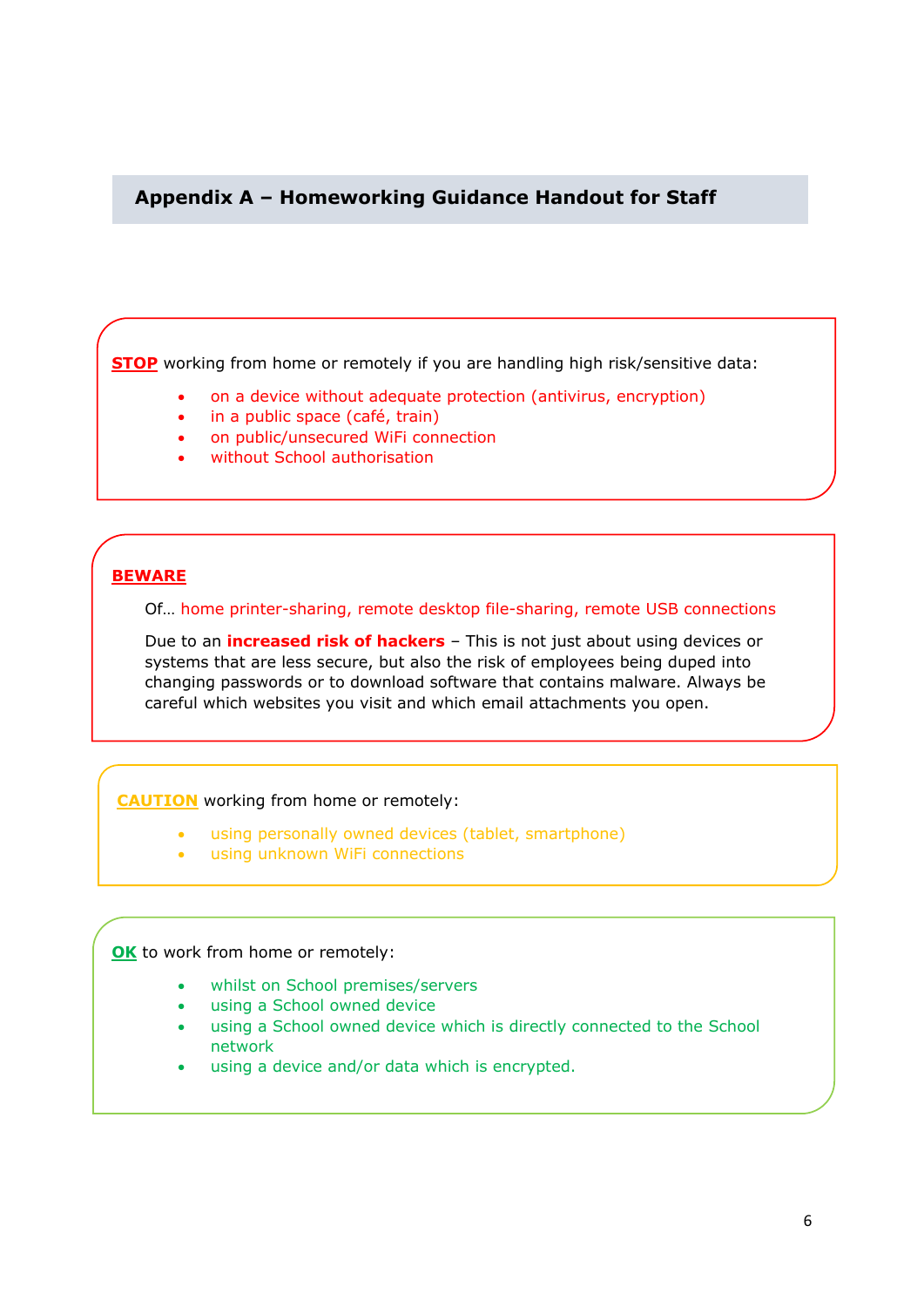| Discialmer:                                                                                                                                                       |  |  |
|-------------------------------------------------------------------------------------------------------------------------------------------------------------------|--|--|
| • Staff are expected to use School owned and privately owned<br>devices in an ethical manner at all times and adhere to the School's<br>policy as outlined above. |  |  |
| • The School reserves the right to take appropriate disciplinary action<br>up to and including summary dismissal for non-compliance with this<br>policy.          |  |  |
| • The School reserves the right to disconnect devices or disable<br>services or access to services without notification.                                          |  |  |
| I confirm that I have read, understood and will comply with the terms of<br>this Home Working Policy.                                                             |  |  |
|                                                                                                                                                                   |  |  |
|                                                                                                                                                                   |  |  |
|                                                                                                                                                                   |  |  |
|                                                                                                                                                                   |  |  |

# **Change History Record**

**Disclaimer:**

| <b>Version</b> | <b>Description of Change</b> | <b>Policy</b><br>Date<br>of<br><b>Release by SILS</b> |
|----------------|------------------------------|-------------------------------------------------------|
|                | Initial Issue                | 14.03.2022                                            |
|                |                              |                                                       |

# **Document Owner and Approval**

The Deputy DPO is the owner of this document and is responsible for ensuring that this policy document is reviewed in line with School's policy review schedule.